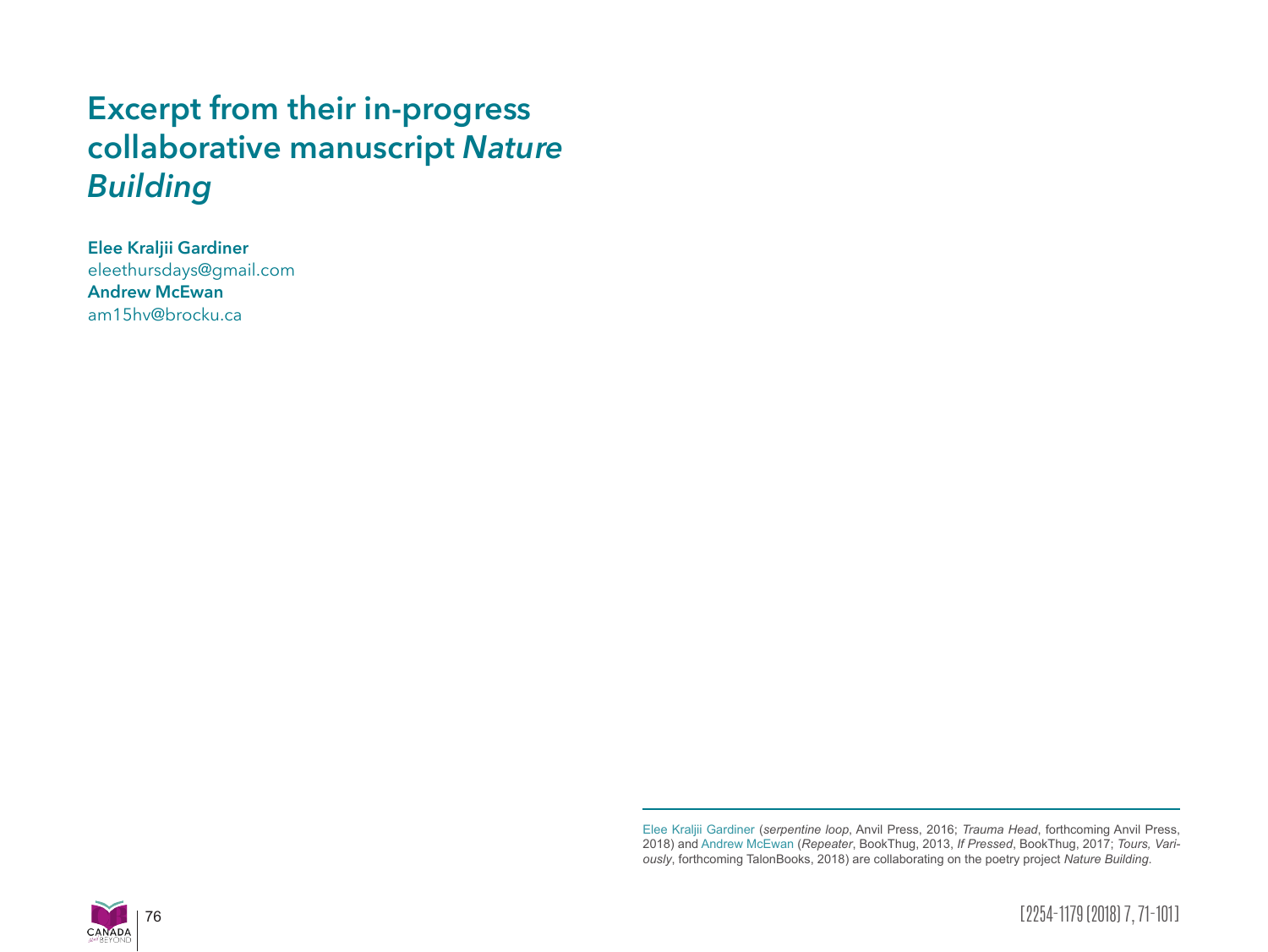#### Debating Foundations

It comes down to an intercession. It comes down to exit strategies. It comes down to plain sight. It comes down to salt-sprayed rocks. It comes down to you, and you are alone. It comes down to the fiction of neutrality. It comes down to birds of a feather. It comes down to the raw materials at hand. It comes down to fellow creatures. It comes down to the economy. It comes down to the wannabes and the posers. It comes down to a feedback loop or a bottom line. It comes down to environmental forces. It comes down to trees and mountains. It comes down to pre-vetted entries. It comes down to floors and dirt. It comes down to property rights. It comes down to the maple leaves pressed between thick pages. It comes down to the absurdity and brutality of taxonomy. It comes down to purple on the lee. It comes down to folded arms, tied hands. It comes down to a question of taste. It comes down to who wants to win more. It comes down to fluctuating mortgage rates. It comes down to witness credibility. It comes down to intertidal zones. It comes down to the nuts and bolts. It comes down to who was here first. It comes down to working environments. It comes down to taste. It comes down to the music of the sea. It comes down to areas of refuge. It comes down to peaks and valleys. It comes down to muscle flexing. It comes down to participation, transparency, and trust. It comes down to an exact violence. It comes down to clusters of fireweed. It comes down to development interests. It comes down to natural resources. It comes down to semantics. It comes down to the last minute. It comes down to geography, not popularity. It comes down to whether or not there is a person in the poem. It comes down to the root systems that hold the soil in place to prevent soil run-off. It comes down to an exact violence. It comes down to indifference. It comes down to dim-lit shores. It comes down to liberal self-congratulation. It comes down to biotic composition. It comes down to the interests of management. It comes down to a difference of taste. It comes down to money. It comes down to the co-evolution of parasites and hosts. It comes down to chance. It comes down to echoes after twilight. It comes down to landmarks used in navigation. It comes down to the dark.

#### Agro Future

Sown under by second generation metal, unmannered orchards and grassed vineyards become filling stations. Up pop plants, factories, refineries. Banks flow richer, flush cheeks ruddier when cash tributes flow upstream. By night, mushroom slums proliferate on the slopes. The un-shod come quick to fury and Bossman is eager to fire any volcano-brained son of dissent. Calibrations on the clod, the schist and drill length are relayed to headquarters by rust-stricken economists. Ore! Bitumen! Who is buried? When the thrust of the shovel slows, whose names remain visible? Do trucks reverse in inclement conditions?

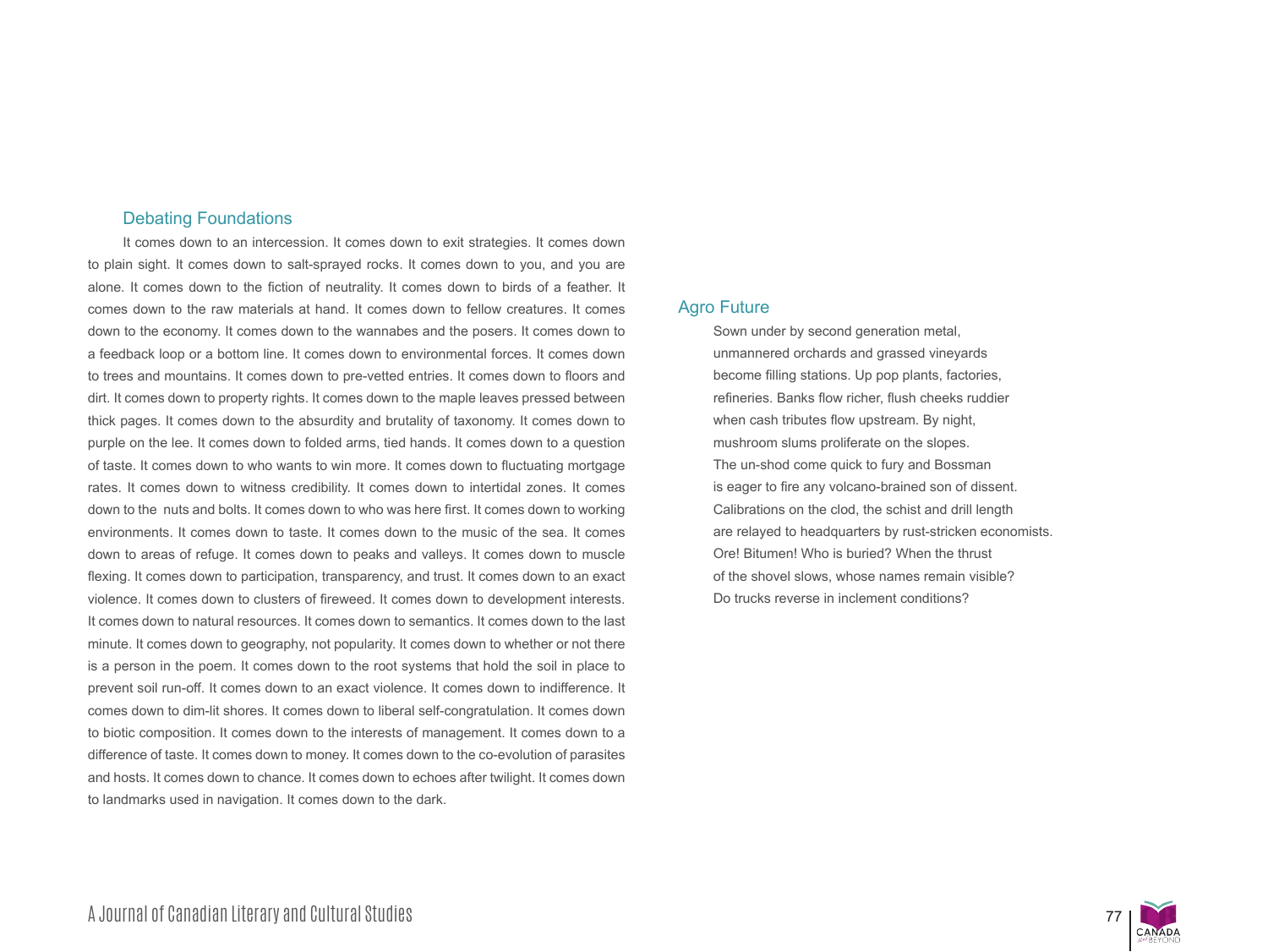## Fireproof Properties

Ensure your poetry is free of combustible debris. Trees, shrubs, grass, even your woodpile, are all potential fuels. Slash cedar in priority zones. Manage hazardous accumulations on your poetry. Some of these measures require long-term commitment to change. Thin and prune evergreens, the most combustible trees. Salvage useful material and dispose of remaining timber. Identify areas of indeterminate ownership around your poetry. Fires know no boundaries. Flowers pose little risk. Space trees so that crowns are 3-6 metres apart. Extend precautions on downhill slopes from your poetry. Deadfall will allow fire to reach the canopy. Create fuel-free zones surrounding your poetry. Near your poetry, water ornamental shrubs. Note: 'vegetation' and 'fuel' are used synonymously here. Neighbouring structures pose significant ignition risks. Ashes fall slowly but can reignite your poetry. Remain vigilant, especially during droughts. Once a fire climbs, it's virtually unstoppable.

#### **Complete**

Born without ethics I get sick on the metaphysics of square footage. I crave boom-bust. I have spells when I make a showhome of nothing. Empty tower. Feel worthless. Marginal. That time the strata published my by-laws I sat in late sun without a building permit. I rejected the offer I made myself.

My city, my confessor. I just want to complete.

A disciplinary desire for wellness runs my percentages, grinds me up. Despite a mountain view of deciduous debris, of plucked and frayed nerves in tide, I say I'm lucky to be born. Alone on an empty balcony, I calculate a small fee; what would it cost for testimony to resettle silence? Below the footings of the garage an ocean of storage lockers opens and shuts in the cold air stream. I shingle. My roofline pitches.